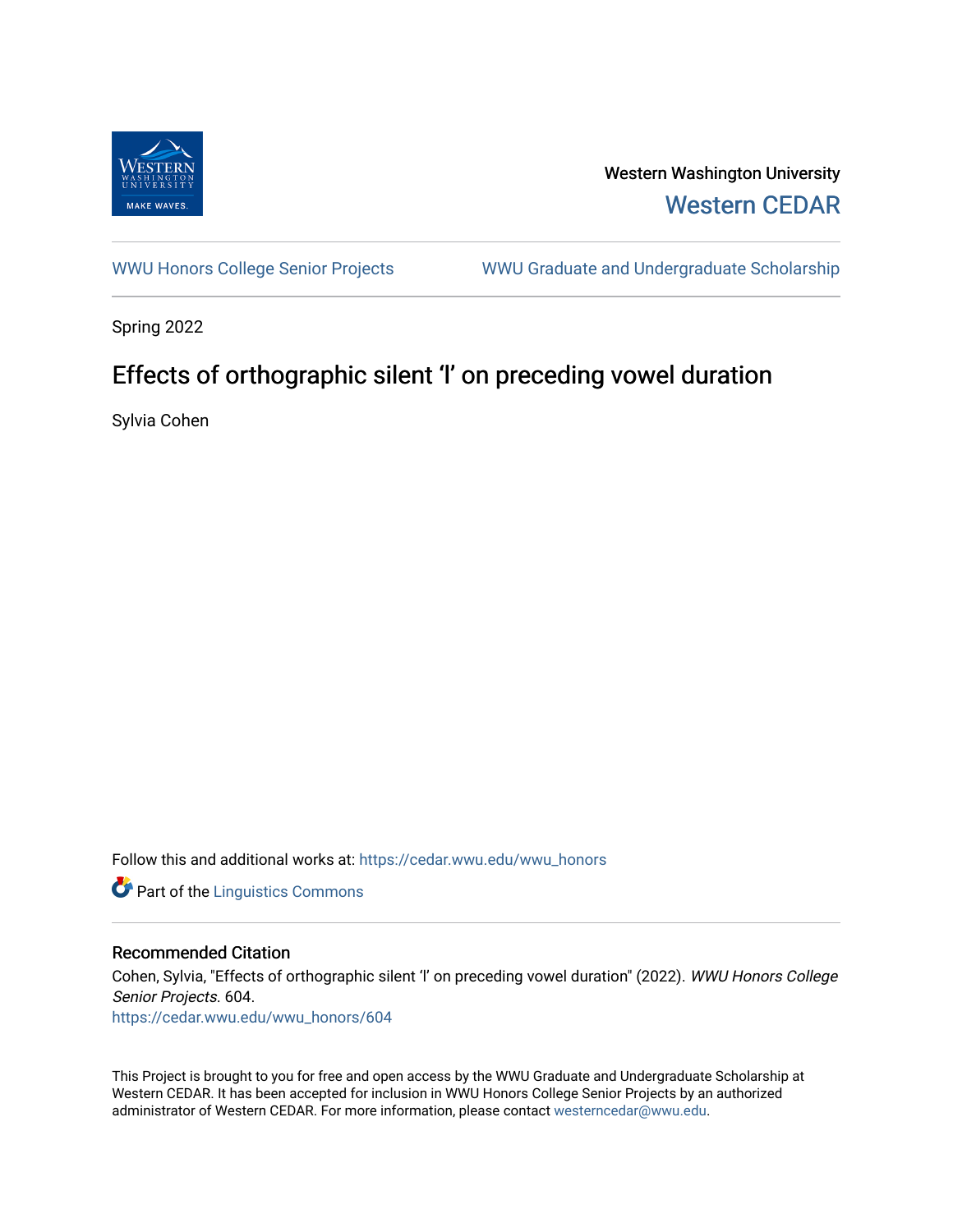# **Effects of orthographic silent 'l' on preceding vowel duration**

# **By Sylvia Cohen**

*Thank you to Dr. Jordan Sandoval for her invaluable insight, guidance, and collaboration on this project.*

### **Section 1: Introduction**

Homophones, words which have the same pronunciation but different meanings, are a somewhat common occurrence in everyday language use. Interestingly, upon careful study, many of these homophonous word pairs have been found to exhibit consistent acoustic differences. For instance, several studies have found that the process of word-final consonant devoicing, which is found in many languages, does not actually lead to identical acoustic productions between underlying voiceless and underlying voiced final consonants, despite what IPA transcriptions would indicate. For example, words like "bund" (group) [bunt] and "bunt" (colorful) [bunt] in German have been shown to retain some characteristic differences. These retained characteristics, which resist neutralization, are sub-phonemic, meaning they do not cross the threshold which causes listeners to perceive them as a different phoneme, though they have been found to have some impact on speaker perception (Port and O'Dell, 1985; Warner, Jongman, Sereno, & Kemps, 2004).

In English, researchers have investigated another variable which causes measurable differences between the members of a homophone pair: word frequency. These studies have shown that when speakers intend to convey the less-frequent meaning of the homophone pair, they produce the word with a longer overall duration than they do when they are using it to communicate a more frequently heard meaning (ex: 'thyme' has a longer duration than 'time') (Gahl, 2008). One recent study examined this phenomenon in child-directed speech, the register of speech adults use to talk with children. It found that word category and word frequency both had significant effects on the production of homophones. The authors of the study postulated that this distinction allowed children to distinguish between the homophonous words and acquire and use them accurately at an early age, despite their struggles elsewhere to grasp the concept of one word having multiple meanings (Conwell, 2017). The results of this study challenge the assumption that homophones are represented by the same string of phonemes in a speaker's mental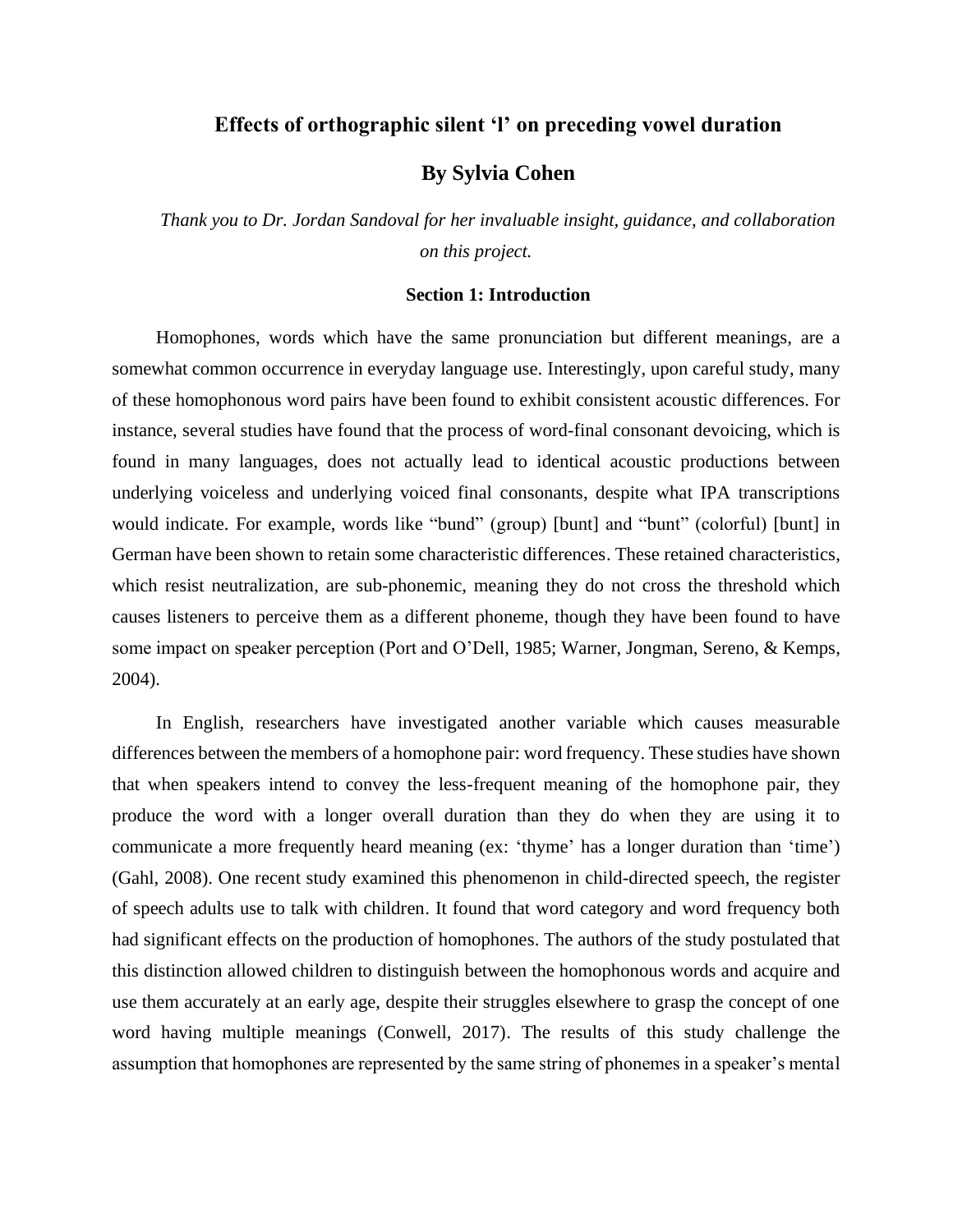lexicon and argue that in fact we learn homophones as inherently separate lexical items, which are distinguished in production by our adult caretakers.

 Linguists have linked these auditory differences between homophonous words to several possible causes. In the above paragraph I have mentioned frequency and word category, another often invoked cause is morphological differences. It has been found that, at least in some cases, monomorphemic and polymorphemic homophones, like the pair freeze (monomorphemic) and frees (polymorphemic, free + s), are produced differently. Seyfarth, Garellek, Gillingham, Ackerman, & Malouf (2017) found that the duration of the final obstruent in pairs like the example given previously is longer for words in which it is representing an additional morpheme. Other linguists are investigating another possible source for these differing pronunciations: orthography.

 Thus far, all the word pairs studied to look at the effect of word-frequency, category and morpheme status have varied orthographically as well. To isolate just orthographic difference and see if a resulting production difference was found, Warner et al. (2004) devoted an experiment in their evaluation of Dutch neutralization to the comparison of word pairs that differed orthographically, but which contained identical numbers of morphemes and belonged to identical lexical categories. The pairs each consisted of two conjugated forms of one Dutch verb. The forms were considered homophones and only differed orthographically due to spelling convention (ex: kleden vs kleedden). The researchers found significant durational differences between the orthographically distinct homophones, supporting the idea that orthography may have a direct influence on pronunciation separate from the influence of morphology. In English, this orthography-to-production link has been demonstrated to hold true as well. Elicitation and corpusbased research has found that different spellings of word-final obstruents lead to different durations for those obstruents sounds. The number of letters used to represent the final obstruent appears to correlate directly with its spoken duration, leading, for instance, to the /s/ in "fuss" being longer than the  $/s/$  in "us" (Brewer, 2006).

 Thus, there is reason to believe that orthographic patterns may impact speech at a subphonemic level, creating measurable differences between words or sounds that we would categorize as phonemically the same (homophones, identical word codas, etc.). Within this realm of orthographic influence, one unit of orthography that invites further examination is the silent letter, which by definition is thought to exert no influence on pronunciation. Silent letters have been the focus of some exciting new linguistic research. Lambert, Sausset, & Rigalleau (2015)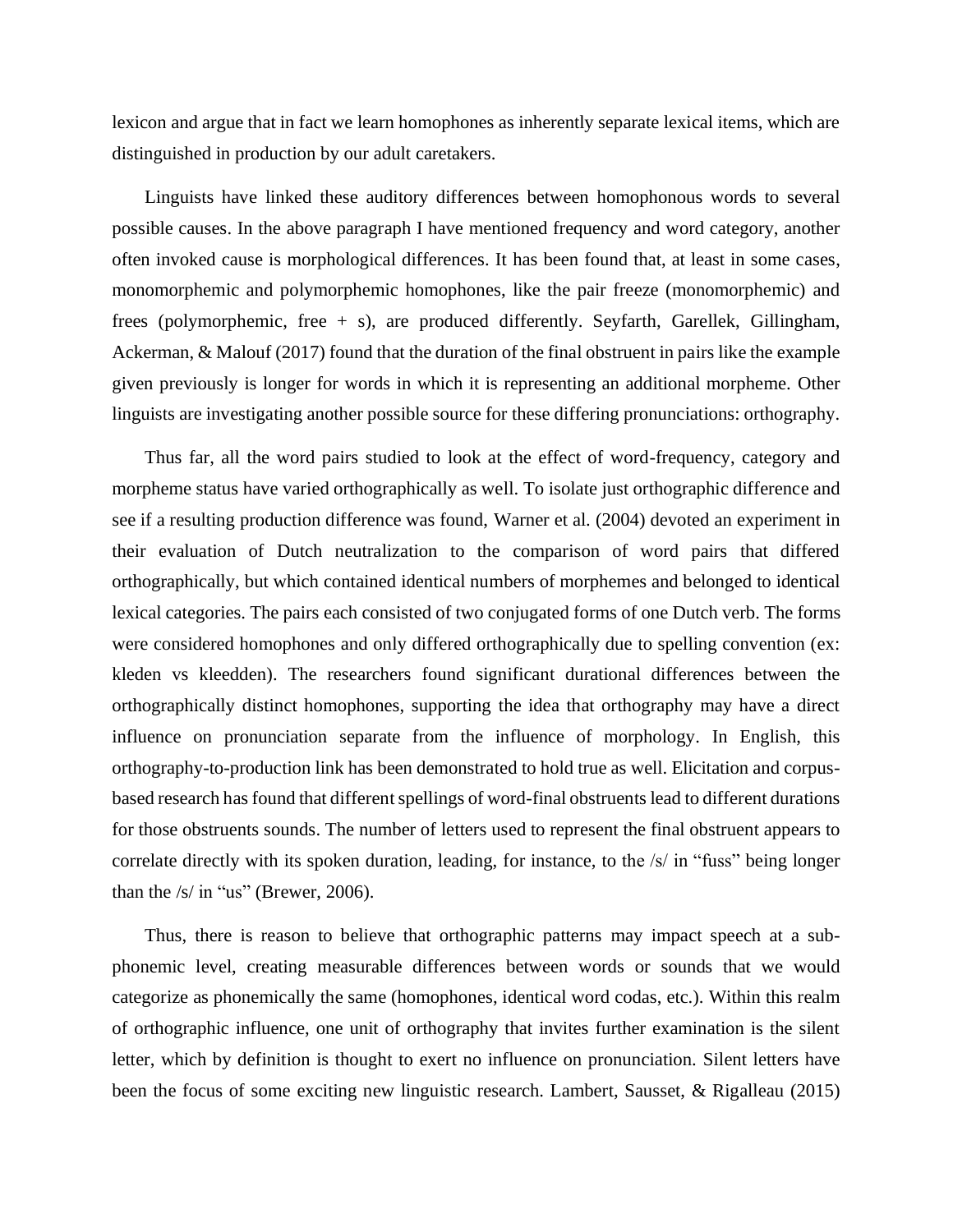examined examples of orthographic 'e' in French which are not pronounced in spoken language, with medial and word final examples. Through a series of writing evaluations, they demonstrated that adult speakers process two syllable words with silent 'e' at the same rate as three syllable words, pointing to the existence of an "ortho-syllable" which causes them to take time processing silent 'e' even though it is null in spoken speech. This result demonstrates that silent graphemes are processed, at least at the stage of writing, as productive units of words, which sets the stage for much exciting future research in languages with deep orthographies, (that is, languages in which the spelling of a word often does not correlate predictably or directly with how that word is pronounced) (Schmalz, Marinus, Coltheart, & Castles, 2015). In these deep orthographies, English being a classic example, we encounter phenomena like silent letters and a-typical grapheme pronunciations often. Lambert et al.'s (2015) work proves that, at least at the stage of writing, these orthographic features are processed in much the same way as typical, non-silent, phonologicallylinked graphemes. This opens the door to much future research on these orthographic features, investigating the effect they have on speakers' mental representation of the words that contain them.

 Additional studies on the topic of silent letters have investigated whether these silent grapheme units impact spoken perception, as well as mental representation. One experiment asked subjects to make 'same' or 'different' judgement between two auditory samples, which were very similar except in the pronunciation of either an orthography supported or unsupported additional letter in one of the samples. It was found that speakers tend to perceive an orthographically supported mispronunciation as correct more often than mispronunciations of identical severity which are unsupported by orthography. For instance, /kæstəl/ for "castle" would be judged more favorably than /hæstəl/ for "hassle" (Ranbom, 2011). Another experiment found that speakers of a non-rhotic variety of English (Australian) were less likely to judge a word pair as homophonous if one member had a final 'r' and the other did not, despite the fact that final 'r' is silent in their dialect. The researchers in this experiment argue that this mismatch shows that the orthographic 'r' is being represented in speakers' mental phonology and interfering with the homophony judgement, despite it being lacking in production (Taft, 2006). This finding thus supports the idea of an abstract phonology stored in the speaker's lexicon which is influenced and/or reflected by orthography, and that silent letters may meaningfully feature within this abstract phonological representation.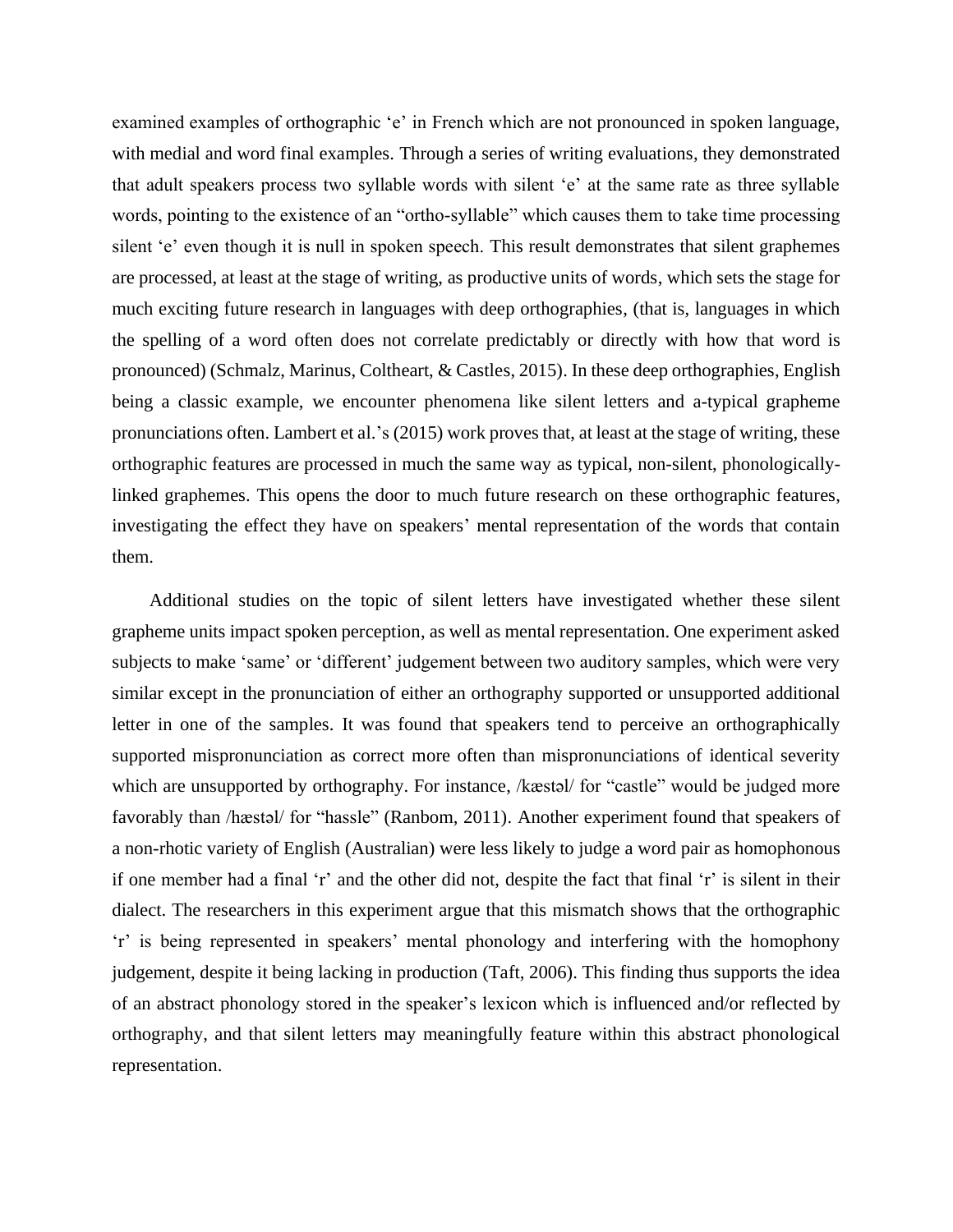This paper will examine another silent letter pattern found in English: silent 'l' before k in words like 'walk' and 'talk'. To investigate whether the silent 'l' grapheme has a measurable effect on speaker production, subjects were recorded producing homophonous word pairs with the ending "-k/ck" and "-lk" (example: "walk" and "wok"). Special attention was paid to the vowel length in each member of these word pairs, as our hypothesis was that the influence of orthographic 'l' would be most clear in this area. In section 2, I outline the procedure which was used to record and analyze speaker productions of the "-k/ck" and "-lk" words, as well as additional target and filler words. In section 3, I discuss to what extent the presence or absence of 'l' was found to significantly affect vowel duration, as well as other significant trends present in the data though it is important to note that data analysis is still ongoing at this time.

### **Section 2: Methods**

 In this experiment the effect of silent letter 'l' in words such as "walk" and "talk" was evaluated. In English (as well as many other languages) vowels before voiced consonants have longer durations than vowels before voiceless consonants. Experimentation by Walsh (1985) has indicated that this is a phonological rather than physiological rule. Vowels are produced longer before consonants with the phonological feature [+voicing] independent of the actual presence or absence of vocal fold vibration. The hypothesis motivating the current experiment is therefore that, **if (1)** silent letters have been shown to be present in the mental phonological representations of lexical entries (Taft, 2006), and **(2)** the phonological identity, specifically the voicing feature, of the post-vocalic consonant has been shown to be the primary influence on vowel length (Walsh, 1985), and **(3)** differences between the abstract phonological representations of homophonous words have been shown to lead to measurable sub-phonemic differences between words (Port and O'Dell, 1985; Shrager, 2012; Warner et al., 2004) **then** the presence of the silent orthographic 'l' (a voiced consonant) will cause the preceding vowel to lengthen, such that the homophones "wok" and "walk" would be produced with different average vowel durations.

 An alternate hypothesis would attribute the lengthening of preceding vowels before silent 'l' to the process of compensatory lengthening, where the loss of one segment causes another, usually a vowel, to lengthen. This process is well-documented in historical linguistics. For instance, one known example is the historical evolution of Proto-Germanic \*tonθ into English tōθ where /n/ was lost and /o/ lengthened, eventually raising to modern English 'tooth' /tuθ/ (Campbell, 2013). One preliminary study has found synchronic examples of compensatory lengthening in the productions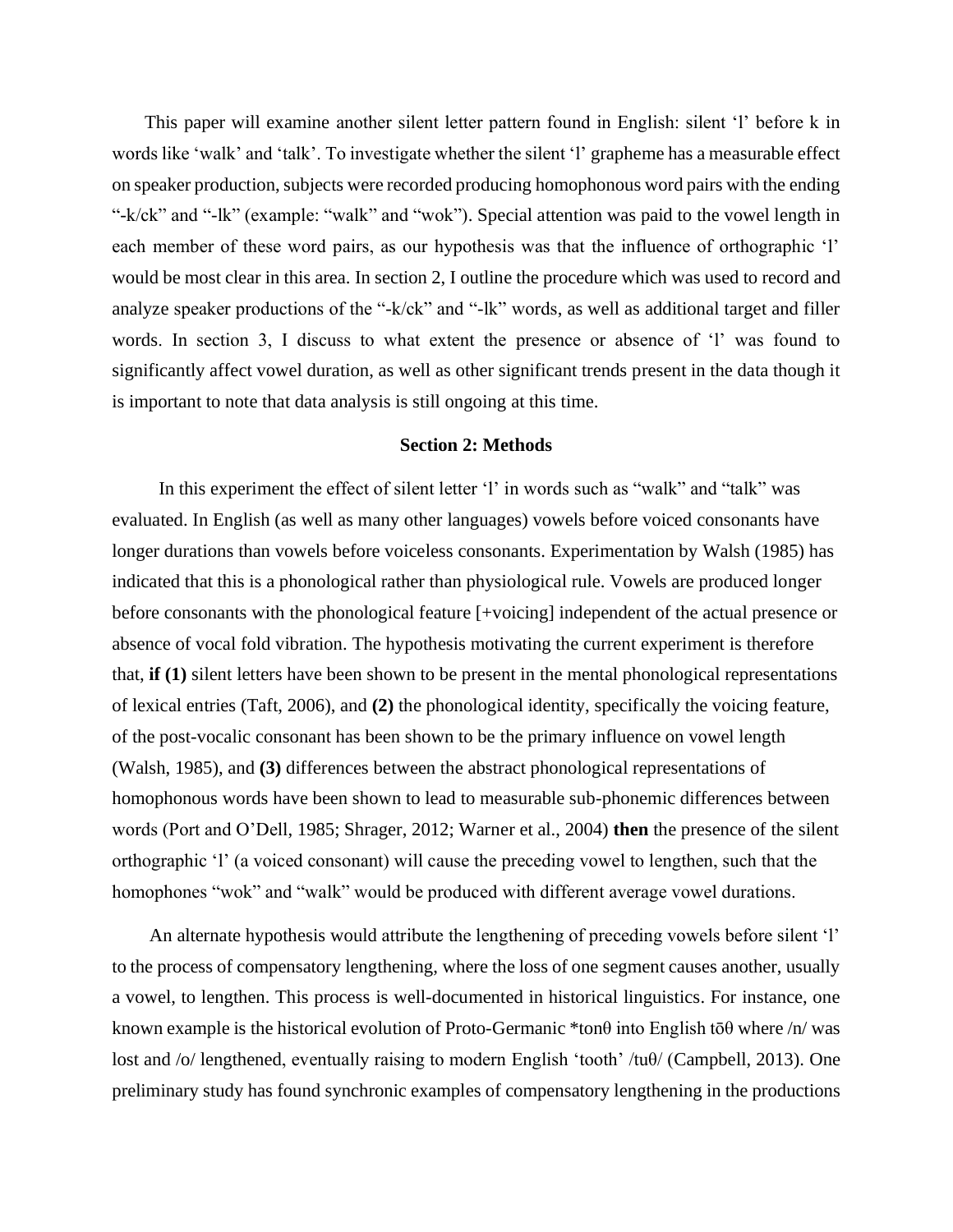of English children between the ages of 1 and 3. An analysis of these children's natural speech showed that when they failed to produce a final consonant in words like 'dog' they lengthened the vowel to compensate. Two of the three children in this study exhibited this behavior consistently across both tense and lax vowels, indicating the lengthening was likely meant to compensate for the lost coda, while the final child seemed to show a preference for the lax vowels which supported an earlier proposed theory that childhood vowel lengthening serves to preserve minimal word structure rules which do not allow a single open syllable with a short lax vowel (Song and Demuth, 2008). The results of this study are clearly inconclusive, but they do demonstrate the possibility of segment-loss triggering compensatory vowel lengthening in some speakers. A final alternate hypothesis worth considering is that the same process at work in Brewer (2006) is present here. This hypothesis would propose that the addition of an extra written letter, the silent 'l', causes words like 'walk' to have longer vowel durations than words spelled without the 'l' and thus with fewer letters. This hypothesis requires that the speakers perceive the written 'l' as part of the nucleus/vowel sound of the syllable. If 'l' is alternatively being read by speakers as an addition to the coda of the word, then we might expect to see the lengthening of this portion of the word instead. Either attribution appears plausible as 'l' is a consonant that is also considered a semivowel, and can on occasion be the nucleus of English syllables, such as in the word "bottle".

In order to test whether any vowel lengthening we observe is best attributed to compensatory vowel lengthening/additional letter duration or to the effect of phonological voicing on the preceding vowel we examined two additional homophone pairs: 'calm'/'com' and 'palm'/'pom'. In these pairs the final consonant is voiced; therefore, the only difference between the two members of each pair is the presence or absence of the additional orthographic segment 'l'. If we see a similar degree of vowel lengthening between 'com' and 'calm as we do between 'wok' and 'walk' then we will know that it is either compensatory lengthening or the addition of orthographic characters that is the cause of such lengthening and not the phonological processes of vowel lengthening discussed above. Alternatively, if we find a greater degree of difference between 'walk'/'wok' than between 'calm'/'com', this will support the theory that the underlying voiced /l/ is triggering a phonological rule which causes the preceding vowel to lengthen, causing a more severe change when the underlying 'l' is of a different voicing quality than the following consonant.

## **Section 2.1: Participants**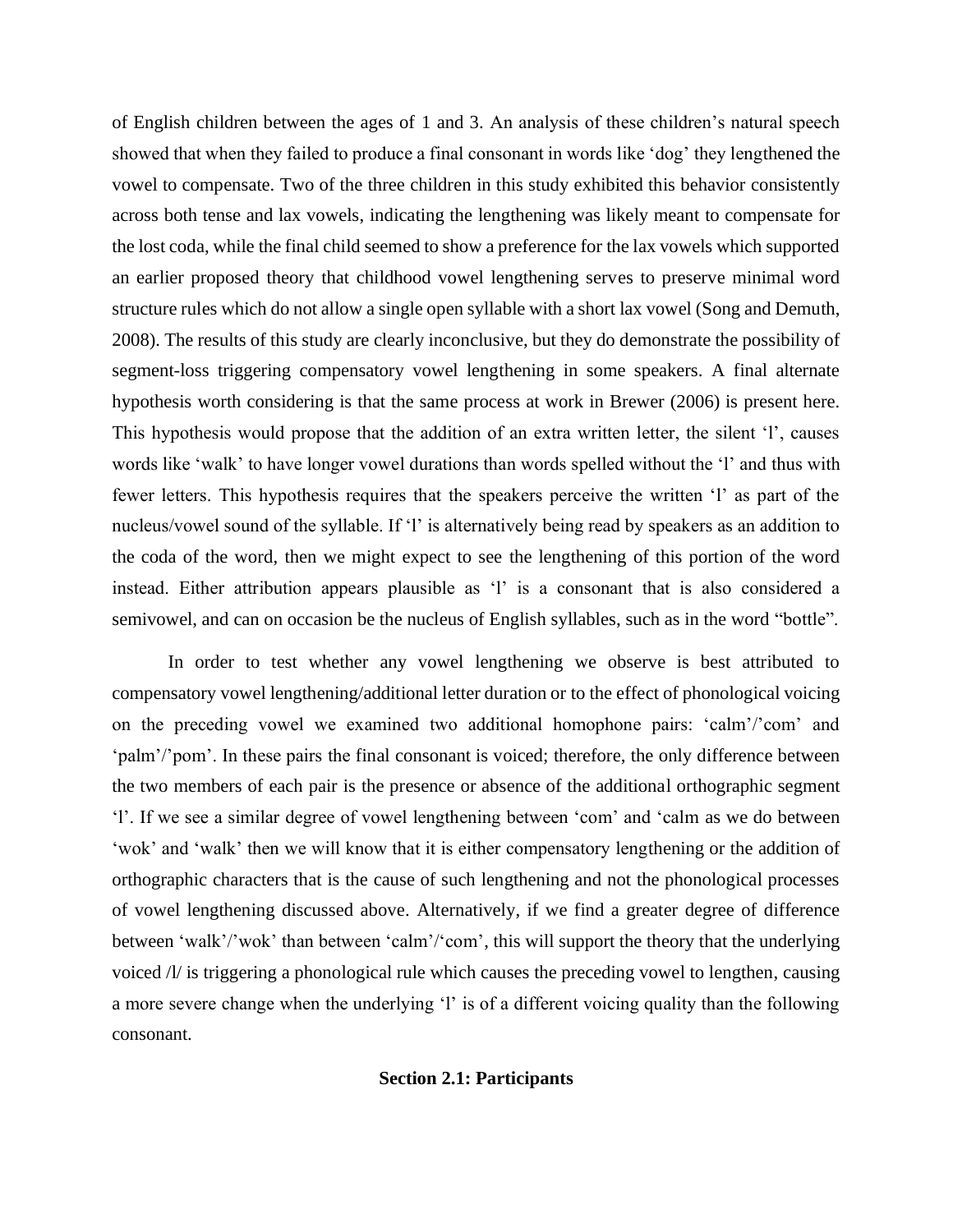The participants in this experiment were 47 undergraduate students at Western Washington University. The majority of these students were enrolled in a 200 level linguistics course called Language and the Brain and participated in the experiment for course credit (though they were free to choose whether or not they wanted their data analyzed or would prefer to walk through the experiment without having their data recorded). Thus far only 20 of those participants' data has been adequately analyzed. Of the remaining 27 participants, several were disqualified from inclusion because they did not follow the experimental procedure. Excluding these cases, the remaining 20 or so have received partial but not total analysis due to time constraints and so their data was not included in our first round of statistical analyses. In looking at the data from the randomly selected 20 participants of focus, 12 productions were discounted due to mispronunciations. In order to compare accurately across the homophone pairs using a paired Ttest, the homophone counterparts of these mispronounced words were also removed from the data (i.e. if Participant 1 mispronounced 'wok' on their first production then their first production of its homophone counterpart 'walk' was also removed from the data). This left 536 productions (20 speakers x 14 target words x 2 repetitions per word –24 mispronunciations and their counterparts). Additionally, there were 64 productions in which the 'l' was audibly pronounced. These productions and their homophone counterparts were removed from our analysis as well, in order to only examine the effect of silent 'l'. This left 408 usable points of data.

#### **Section 2.2: Materials**

 The 14 target words for this experiment are listed in Table 1, this group includes 10 words of primary focus (the –lk and -k/-ck homophone pairs) and the 4 additional words mentioned in the introduction to this section which will be used to examine the effect of silent orthographic 'l' in environments where its voicing is not a relevant factor. In Table 2, 66 additional filler words are listed. These words were included to ensure that the subjects did not become aware of the focus of the experiment and potentially produce unnatural pronunciations, intentionally trying to differentiate the homophone pairs. The filler word "chant" appeared twice during each experimental trial. This was due to a researcher error but was unlikely to have any negative effect on the experiment. The single duplication may even have helped to distract the participants from the true focus of the experiment.

In both tables, the words' approximate frequency in English, according to the Corpus of Contemporary American English (Davies, 2008), are reflected by a number in parenthesis. This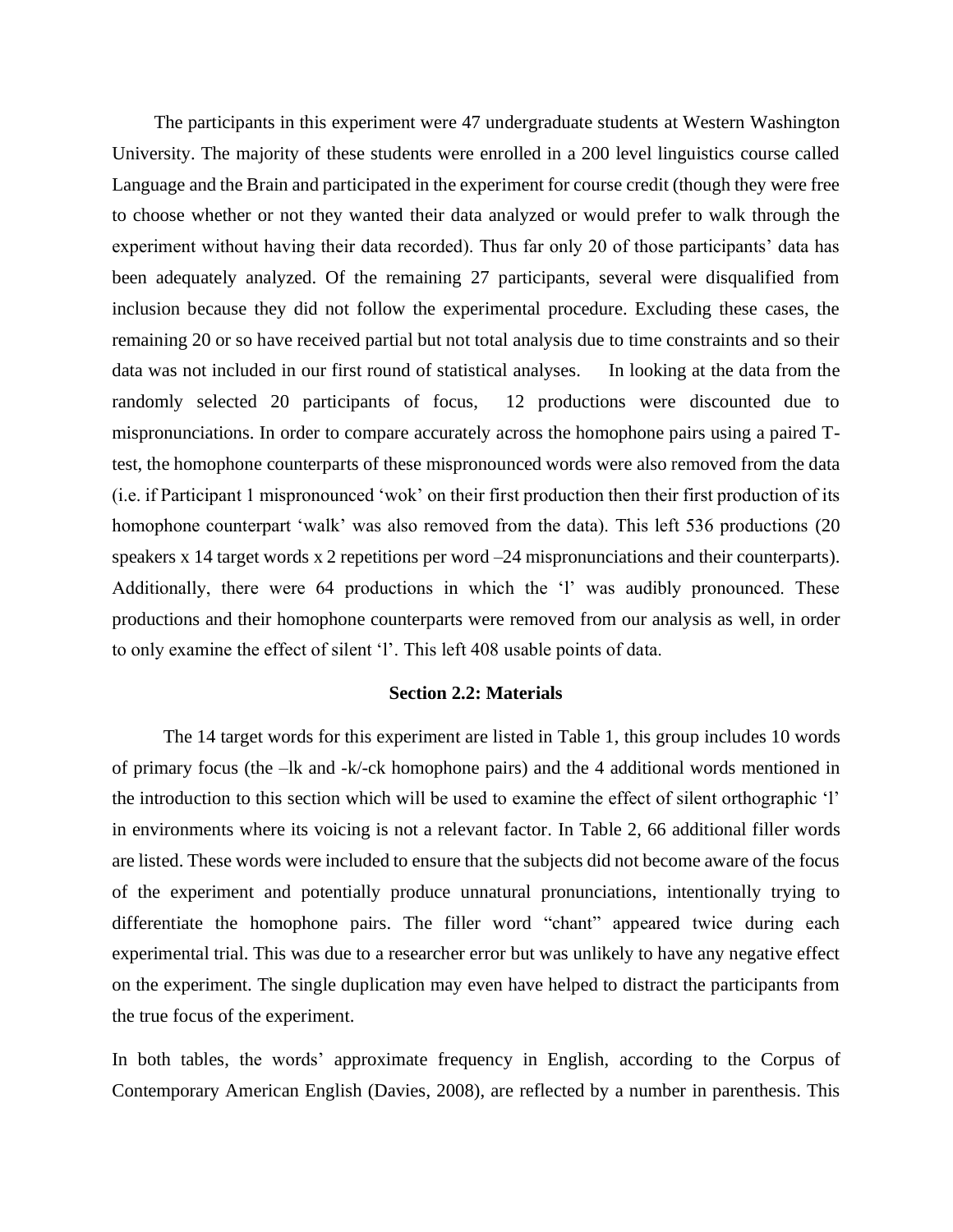number represents how many times the word was found per one million words in the COCA collection, examining both written and spoken examples of English speech. The higher the number, the more frequently used that word is according to COCA. For the words which can have multiple uses (ie. "walk" as a noun or a verb) the highest frequency ranking of the multiple uses is reported here (thus the frequency rankings for "walk" and "talk" are both for the verbal rather than the nominal use of these words). The frequency data for Tok may not accurately represent its true frequency for the participants in this experiment as the popularity of the application TikTok has led to –tok being a frequently used productive suffix among younger speakers of English.

 This frequency data is relevant because previous research has found that high frequency words are produced with shorter overall durations than low-frequency words (Gahl, 2008). It was therefore important to acknowledge the relative frequency of our target words and consider in the analysis stage whether trends we attribute to the presence or absence of orthographic 'l' could simply be an effect of word frequency or, alternatively, whether effects of word frequency could be masking the effects of orthographic 'l'. For instance, if our data showed 'walk' and 'wok' have identical vowel durations, we might question whether this apparent equivalence is actually a result of two opposite processes. It may be that the entirety of 'walk' is produced shorter because it is more frequent and that this shortening masks any vowel lengthening caused by orthographic 'l'. To rule out this possibility, we examine the spectrograms to see if the vowel-duration to wordduration ratio was significantly different between the two words, essentially shifting from an absolute measurement of vowel duration to a relative one, in order to isolate vowel duration from other durational phenomena.

 In 6 out of 7 of the homophones pairs the –lk pair member was much more frequent than the –k/ck pair member, in 1 pair the reverse scenario occurred with 'stock' being much more common than 'stalk'. The homophone pair 'ca(u)lk'/'cock' was included in the original materials for this experiment but was removed before testing began. After careful consideration we decided that the optional 'u' in the –lk pair member introduced too much uncertainty. Without the 'u' the word was much less likely to be recognized and pronounced correctly by Pacific Northwest speakers of English, but with the 'u' we introduce a vowel sound represented by a digraph ('au') and couldn't be certain whether any vowel lengthening we observe was caused by the silent 'l' or the digraph, as a fundamental basis of this experiment is the fact that additional graphemes can alter pronunciation and perception. We therefore thought it was important that all the pair members were matched in terms of the number of letters used to represent their vowel sounds.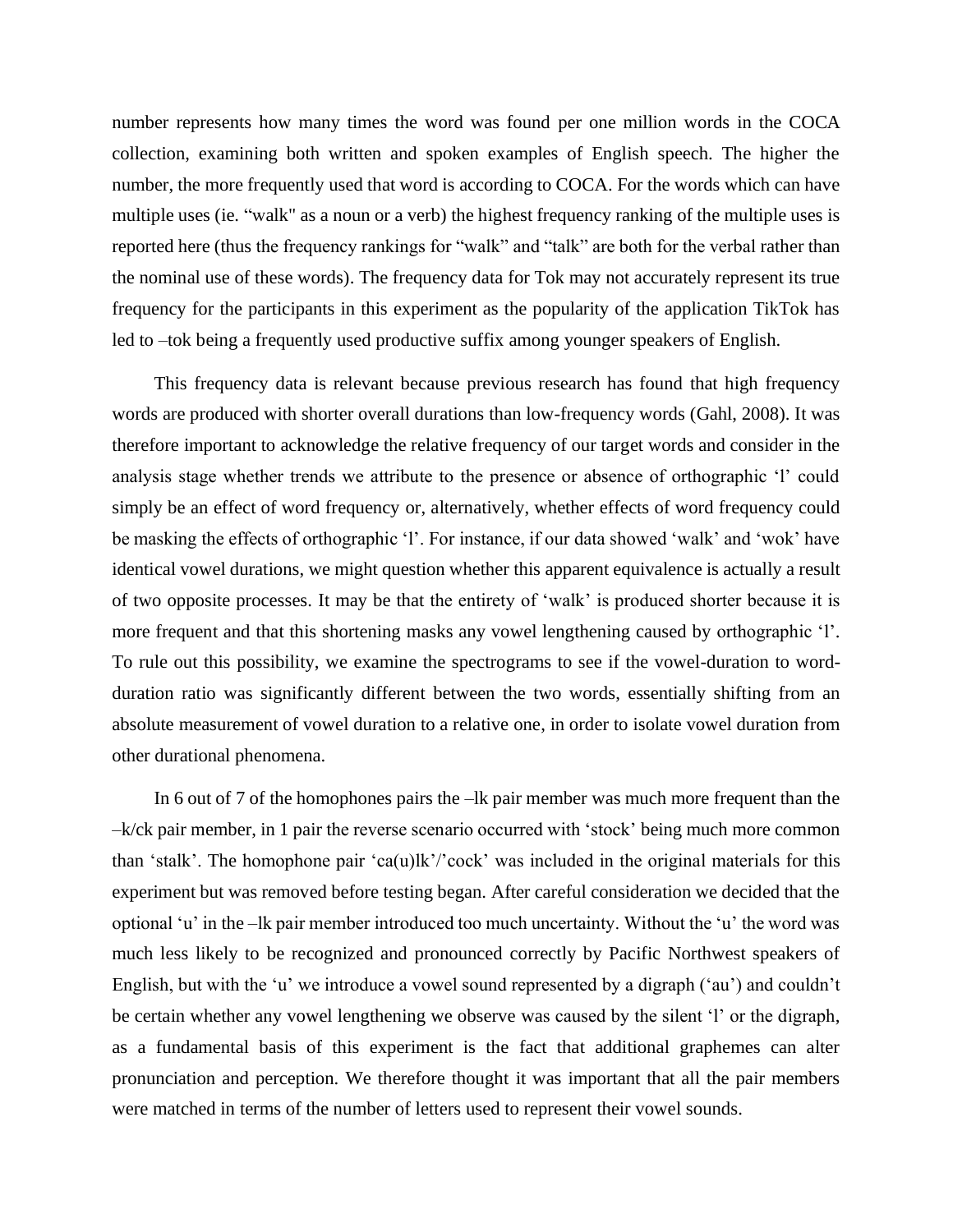| -lk words        | -k/-ck words  |
|------------------|---------------|
| Walk (123.74)    | Wok (0.93)    |
| Talk (363.24)    | Tok $(0.1)$   |
| Chalk (4.14)     | Chock $(0.6)$ |
| Balk (0.85)      | Bock (0.57)   |
| Stalk (2.48)     | Stock (72.05) |
| $^*Calm (38.13)$ | $^*Com(7.76)$ |
| $*$ Palm (22.08) | $*Pom(NA)$    |

Table 1: Target –lk and –k/ck words and relative frequencies in the English language.

*\*These words will be used to evaluate the alternate compensatory lengthening hypothesis.*

| <b>Bag</b>   | Drag (17.69)     | Keep      | Nag(1.05)   | Slime         | Trot(1.84)    | Bet*      |
|--------------|------------------|-----------|-------------|---------------|---------------|-----------|
| (63.24)      |                  | (403.81)  |             | (1.99)        |               | (50.67)   |
| <b>Best</b>  | Edge (65.98)     | King      | Nerve       | Sloth         | Weave         | About*    |
| (453.71)     |                  | (137.81)  | (14.61)     | (0.89)        | (3.56)        | (2911.37) |
| <b>Broth</b> | Gaff (0.28)      | Kit       | <b>Nest</b> | Sniff $(3.0)$ | Wick $(1.1)$  | $No*$     |
| (6.73)       |                  | (14.39)   | (11.09)     |               |               | (2470.4)  |
| Camp         | Gift (50.06)     | Knot      | <b>Nose</b> | Stall (5.66)  | Bread*        | $So*$     |
| (60.67)      |                  | (5.71)    | (41.76)     |               | (33.46)       | (2921.42) |
| Cap          | Goth $(0.71)$    | Left      | Peak        | Stem          | Lead*         | Debt*     |
| (26.35)      |                  | (423.57)  | (24.91)     | (19.35)       | (144.11)      | (65.93)   |
| Chant        | Groove           | Link      | Raft        | Swamp         | $Toe*$        | Doubt*    |
| (3.06)       | (3.55)           | (52.48)   | (3.95)      | (5.96)        | (9.31)        | (76.03)   |
| Cone         | $H$ eft $(1.11)$ | 101(0.18) | Rank        | Tent          | Poe* $(3.45)$ |           |
| (4.59)       |                  |           | (17.3)      | (15.38)       |               |           |
| Craft        | Jam(9.55)        | Lurk      | Reed        | Tilt $(4.55)$ | Bred*         |           |
| (19.46)      |                  | (0.99)    | (15.14)     |               | (3.5)         |           |
| Creep        | Jeep $(5.6)$     | Mean      | Shift       | Toll          | Bed*          |           |
| (5.49)       |                  | (518.85)  | (45.34)     | (11.92)       | (115.69)      |           |
| Crew         | Joust $(0.23)$   | Mope      | Shop        | Trash         | $Led*$        |           |
| (42.59)      |                  | (0.3)     | (53.22)     | (19.44)       | (116.11)      |           |

Table 2: Filler words and relative frequencies in the English language

*\*These words were chosen to test the effects of some other interesting orthographic traits such as silent 'b' and digraphic vowel spellings. They will be more fully analyzed at a later stage.*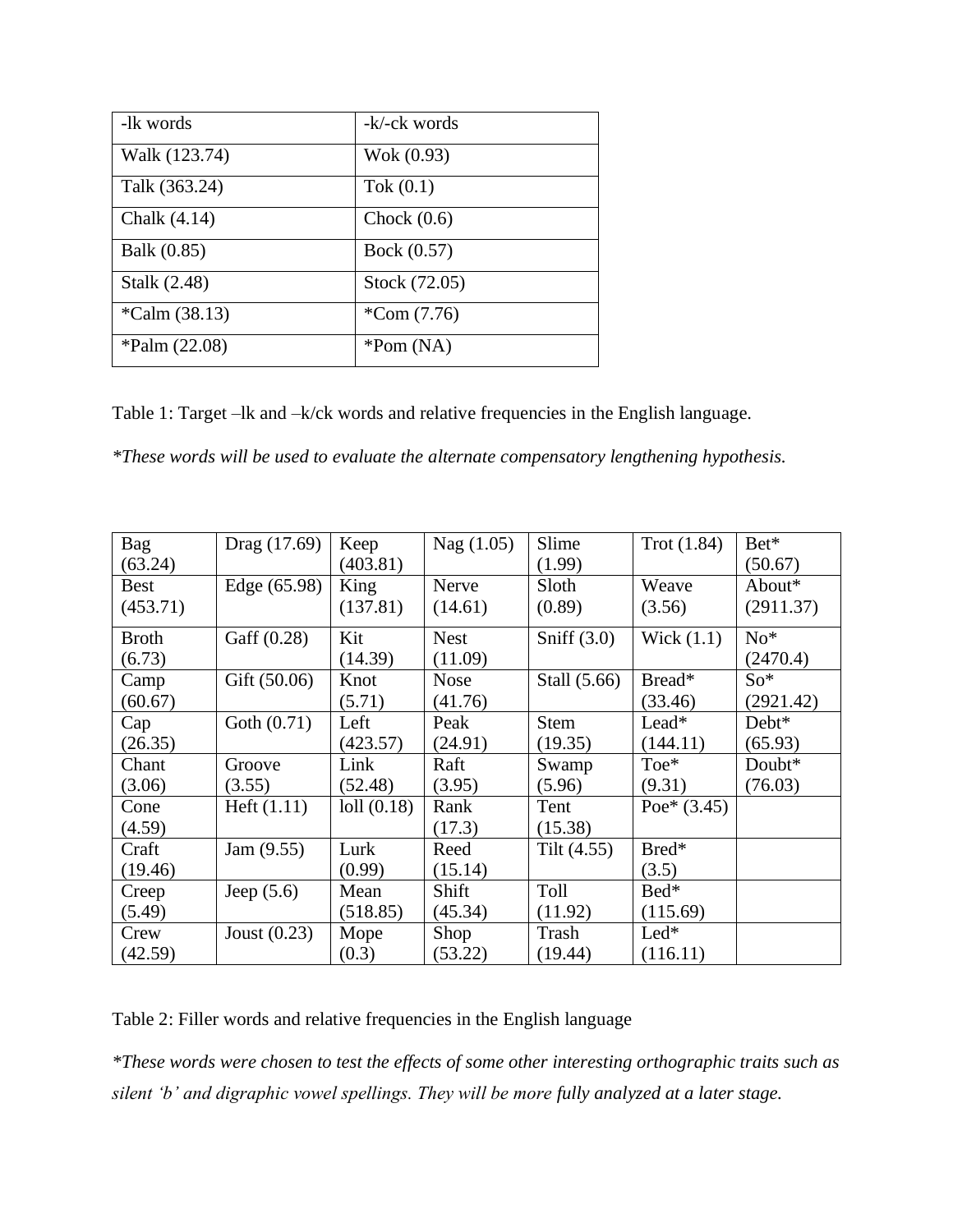#### **Section 2.3: Experimental Procedure**

 This experiment took place in a sound booth in a small room in Miller Hall on Western Washington University's campus during Winter quarter of 2022. After participants had completed the informed consent process, discussing the goals and risks associated with the experiment and reading a written document detailing the same, they were walked to the sound booth and left to complete the experiment. During the experiment, the 80 words in Tables 1 and 2 were presented to the test subjects one by one on a computer screen. An instructions slide at the beginning of the experiment instructed participants to say each word they saw on the screen, pause for several seconds, and then say the word again. A brief 0.8 second break was then observed before moving on to the next word. These pauses between repetitions and between each of the 81 words (80 unique words with chant appearing twice as discussed in the previous section) were observed in order to prevent the subjects from reading the words as a list, as there is evidence that list intonation can modify vowel duration, thus interfering with the durational data we were hoping to acquire (Grice, Savino, & Roettger, 2019).

 The order the words were presented in was semi-random but maintained that two filler words always came between each new focus word. The word order was different for each participant in order to minimize the possibility that fatigue would lead to the words which were always in the latter half of the experiment being said much faster or more erratically than those encountered earlier on (Harrington, 2010). This semi-random order also ensured that the homophone pairs never appeared too near one another, specifically never within 10 words of one another. Because steps were taken to avoid list intonation, we did not feel it was necessary to prevent the target words from coming last in the overall order. However, they were prevented from coming first so that any initial confusion or hesitancy with the procedure could be worked out with the first filler word. The experiment took a total of approximately 15-25 minutes, including the time needed to give initial instructions and walk through the informed consent process.

#### **Section 2.4: Data Analysis Protocols**

 Both productions of each word were recorded using Audacity recording software and then opened in the Praat analysis software. Working within Praat, the duration of the vowel was measured from the onset to the dissolution of a clear formant pattern. In the case of 'walk'/'wok' F1 and F2 are present during the /w/ glide and so it was the beginning of F3, as well as the onset of a different wave pattern in the waveform, which was taken as the starting point of the vowel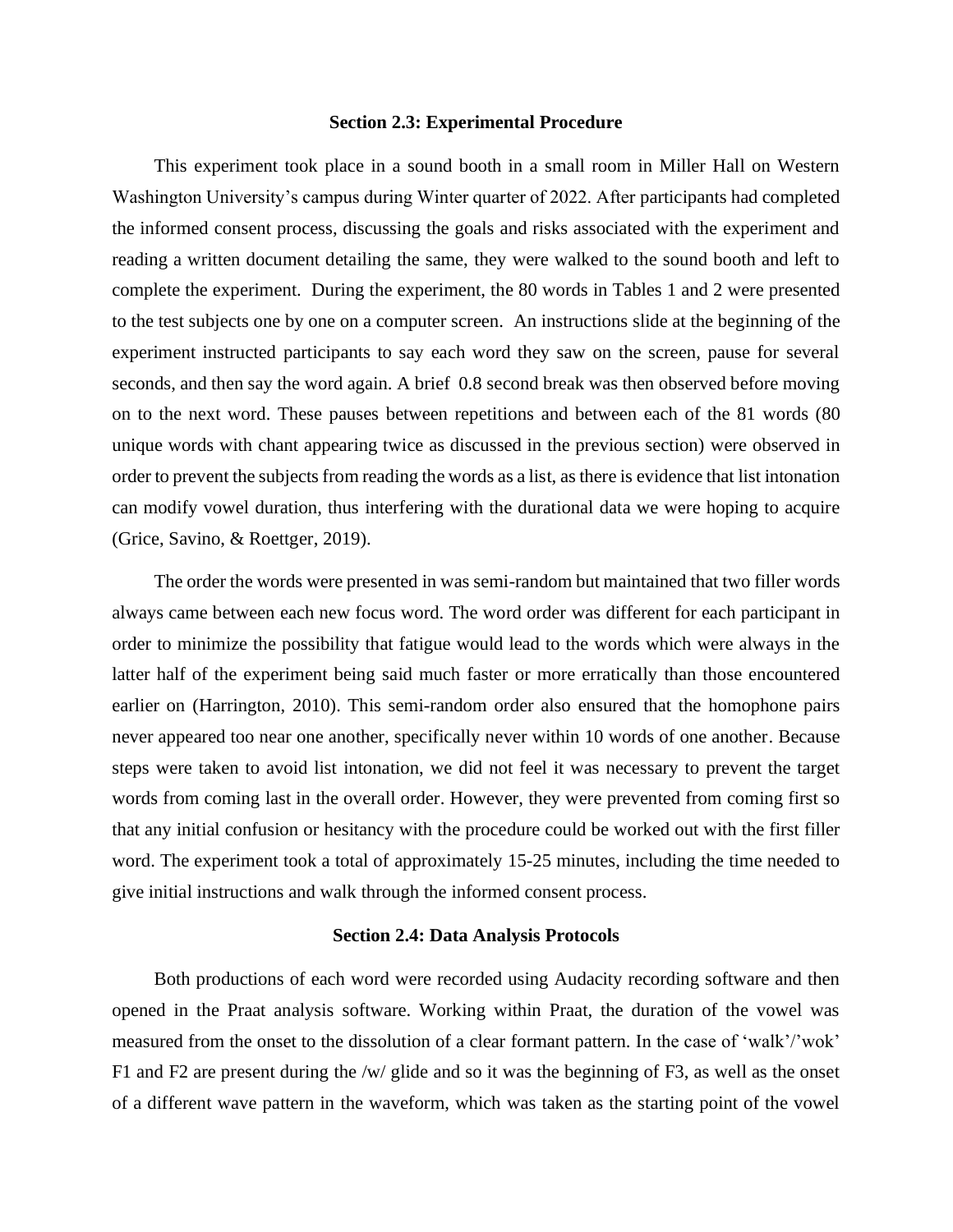segment (always confirmed with a by-ear judgement as well) (Mannell, 2020). We also measured the duration of the final consonant sound in each word. For obstruents, this measurement was taken from the onset of the closure (silence) to the release of that closure, plus 1-2 perturbations in the waveform after that initial release in order to hear the release. Final nasal consonants were measured from where the waveform and spectrogram change significantly from the vowel or  $\Lambda$ pattern and there is an audible difference of sound quality to the end of the pitch line. If there was a clear release with what sounds like a /b/ or /p/ after the beginning of the nasal sound, that release and any aspiration is not included. Many participants were found to have instances of breathy and creaky voicing in their vowel productions. Both types of voicing were considered legitimate continuations of the vowel sound and were included in the duration measurement, while also being marked separately as breathy or creaky. The total word duration was also recorded, measuring from the designated end point of the final consonant to the beginning of audible noise (excepting instances of pre-voicing or false-starts). All spectrogram analysis used to calculate these durations was completed by the author of this paper. A random sample of the measurements were checked by Dr. Jordan Sandoval to confirm the legitimacy of the measures.

#### **Section 3: Preliminary Findings**

After 20 participants' recordings had been fully measured, the resulting durational information was compiled into a master spreadsheet and run through paired T-tests to determine whether the mean duration for vowels and/or final consonants was longer for the words containing silent 'l'. No significant trends were found for absolute duration numbers. This was an expected result due to the significant difference in frequency between the members of each homophone pair. However, by combining the vowel/consonant duration measurements with the total word duration measurements, we were able to calculate percentage-of-whole-word values. Looking at these values, we found that the vowel took up a larger percentage of the total word duration in 'l'-containing words (like 'walk') compared to 'l' less words (like 'wok'). In the 'l'-less words the vowel took up just under 44% of the word duration, in the 'l'-containing words it took up just over 45%. This difference, though small, was found to be statistically significant, with a P-value of 0.017850005. The final consonant duration was found to be impacted in the opposite direction, occupying a smaller portion of the word in the 'l'-containing words than in the 'l'-less words (29.8% vs 31.9%). This difference was also found to be statistically significant, with a Pvalue of 0.00879691.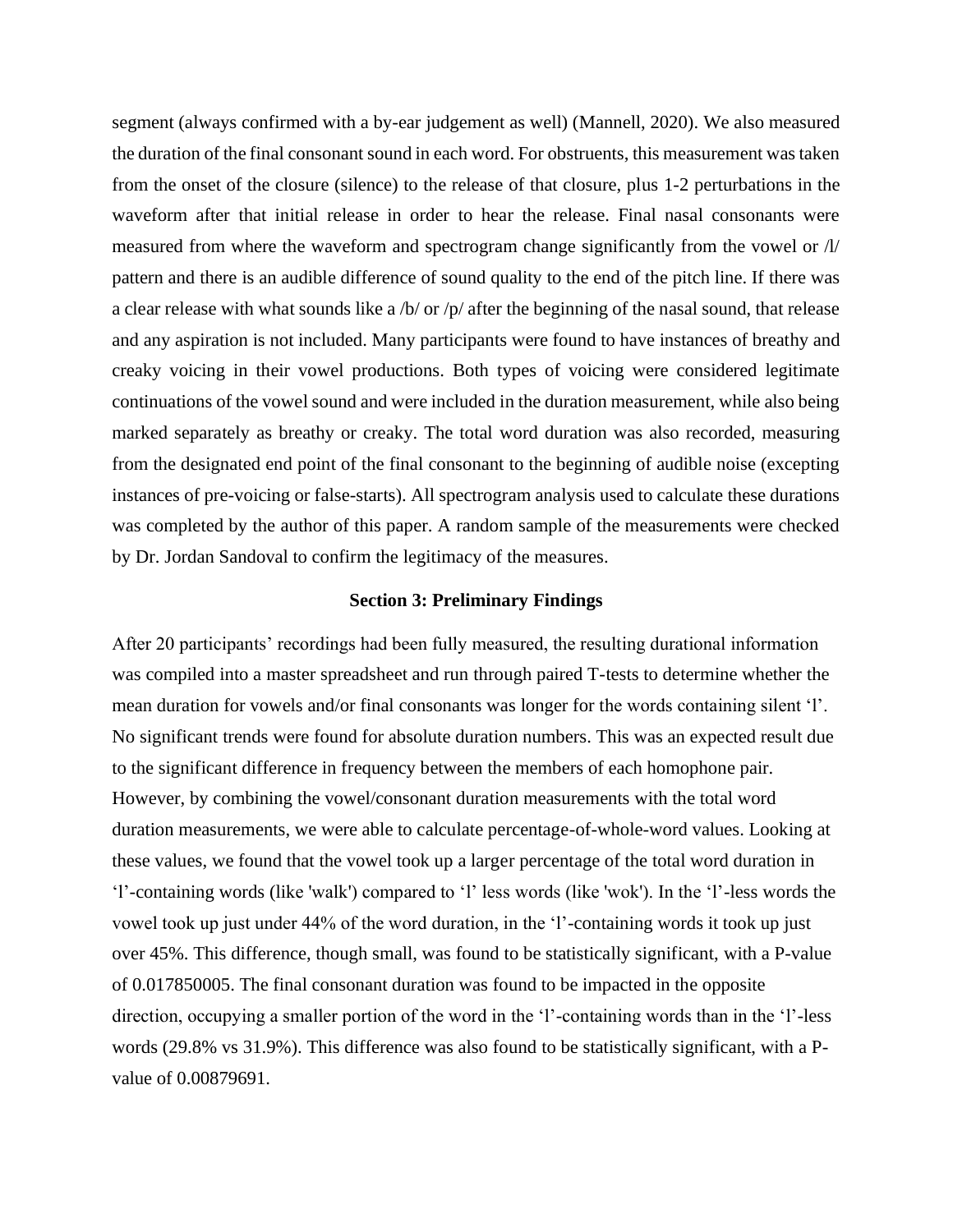|                                     | L-less word % vowel | L word % vowel |
|-------------------------------------|---------------------|----------------|
| Mean                                | 0.439353898         | 0.452762783    |
| Variance                            | 0.012563394         | 0.013120447    |
| Observations                        | 204                 | 204            |
| <b>Pearson Correlation</b>          | 0.680730961         |                |
| <b>Hypothesized Mean Difference</b> | 0                   |                |
| df                                  | 203                 |                |
| t Stat                              | -2.114416165        |                |
| P(T <= t) one-tail                  | 0.017850005         |                |
| t Critical one-tail                 | 1.65239446          |                |
| P(T<=t) two-tail                    | 0.03570001          |                |
| t Critical two-tail                 | 1.971718848         |                |

|                              | L-less word % consonant | L-word % consonant |
|------------------------------|-------------------------|--------------------|
| Mean                         | 0.318597653             | 0.2975811          |
| Variance                     | 0.017944357             | 0.010939298        |
| Observations                 | 204                     | 204                |
| <b>Pearson Correlation</b>   | 0.469523102             |                    |
| Hypothesized Mean Difference | 0                       |                    |
| df                           | 203                     |                    |
| t Stat                       | 2.393611633             |                    |
| P(T <= t) one-tail           | 0.00879691              |                    |
| t Critical one-tail          | 1.65239446              |                    |
| P(T <= t) two-tail           | 0.017593821             |                    |
| t Critical two-tail          | 1.971718848             |                    |

Table 3: Comparison of the relative duration of the vowel and final consonant in 'l' and no 'l' words, as represented by percentage of total word duration.

When we separated out just the focus words ending in /m/ and ran the same paired T-test no significant difference was found in either the vowel or consonant duration for those words, while the /k/ ending words in isolation were found to once again confirm the findings from the earlier test, with the differences being even slightly larger now that the /-m/ words were removed.

t-Test: % Vowel Duration for Words ending in k or ck with no pronounced L

|          | L-less word % vowel | L word % vowel |
|----------|---------------------|----------------|
| Mean     | 0.426764768         | 0.44550979     |
| Variance | 0.013707976         | 0.014411221    |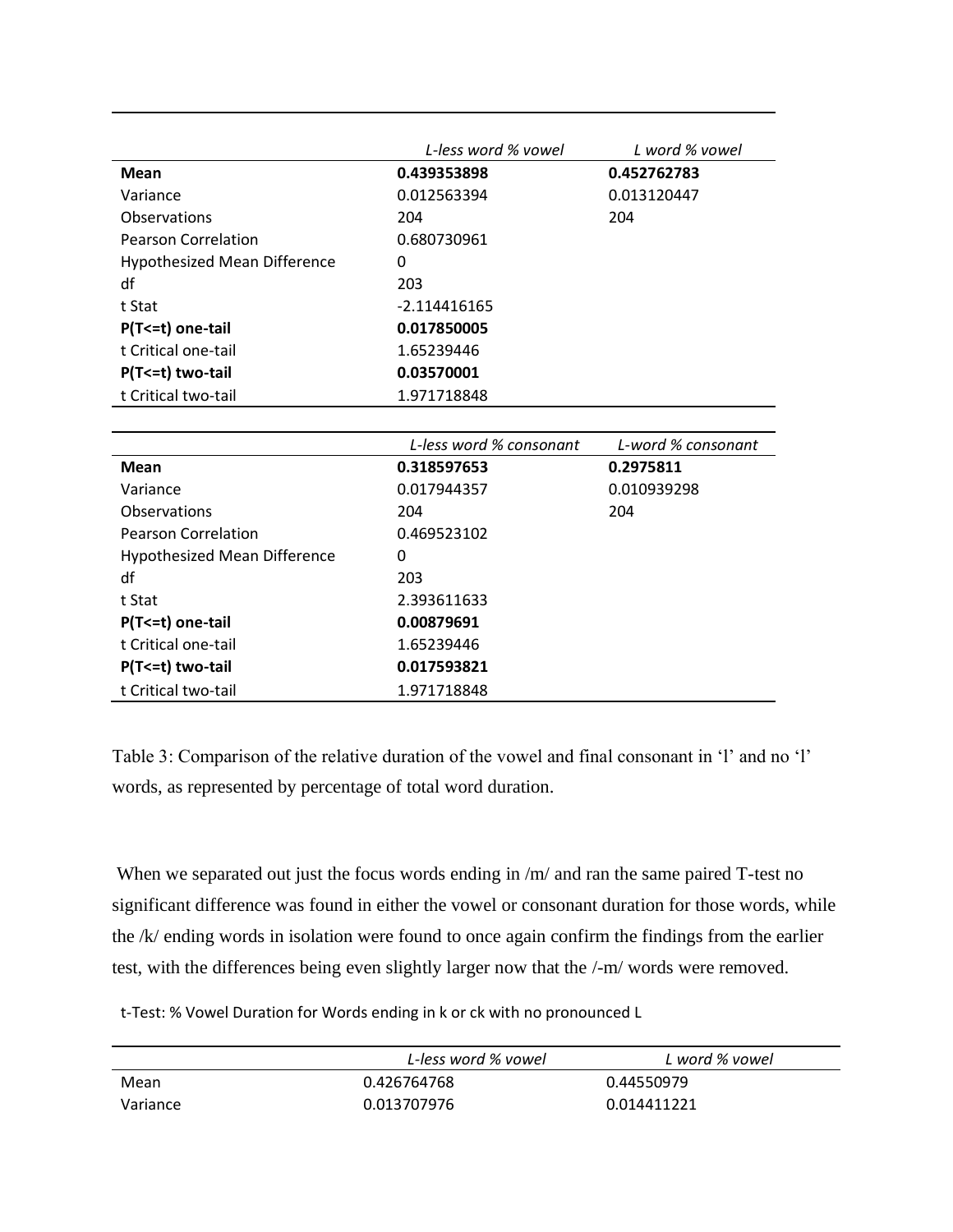| Observations                        | 165          | 165 |
|-------------------------------------|--------------|-----|
| Pearson Correlation                 | 0.702624071  |     |
| <b>Hypothesized Mean Difference</b> | 0            |     |
| df                                  | 164          |     |
| t Stat                              | -2.632165259 |     |
| P(T <= t) one-tail                  | 0.004647214  |     |
| t Critical one-tail                 | 1.654197929  |     |
| $P(T \le t)$ two-tail               | 0.009294427  |     |
| t Critical two-tail                 | 1.974534576  |     |

|                              | L-less word % consonant | L-word % consonant |
|------------------------------|-------------------------|--------------------|
| Mean                         | 0.319274354             | 0.293829584        |
| Variance                     | 0.020966642             | 0.011812443        |
| Observations                 | 165                     | 165                |
| <b>Pearson Correlation</b>   | 0.484839145             |                    |
| Hypothesized Mean Difference | 0                       |                    |
| df                           | 164                     |                    |
| t Stat                       | 2.46938056              |                    |
| P(T <= t) one-tail           | 0.007279605             |                    |
| t Critical one-tail          | 1.654197929             |                    |
| P(T<=t) two-tail             | 0.014559211             |                    |
| t Critical two-tail          | 1.974534576             |                    |

Table 4: Comparison of the relative duration of the vowel and final consonant in 'l' and no 'l' words which end in /k/, as represented by percentage of total word duration.

|                            | L-less word % vowel     | L word % vowel     |
|----------------------------|-------------------------|--------------------|
| Mean                       | 0.492615602             | 0.483448521        |
| Variance                   | 0.004354612             | 0.006700198        |
| Observations               | 39                      | 39                 |
| <b>Pearson Correlation</b> | 0.369263203             |                    |
| <b>Hypothesized Mean</b>   |                         |                    |
| <b>Difference</b>          | 0                       |                    |
| df                         | 38                      |                    |
| t Stat                     | 0.681064437             |                    |
| P(T <= t) one-tail         | 0.249980117             |                    |
| t Critical one-tail        | 1.68595446              |                    |
| P(T <= t) two-tail         | 0.499960233             |                    |
| t Critical two-tail        | 2.024394164             |                    |
|                            |                         |                    |
|                            | L-less word % consonant | L-word % consonant |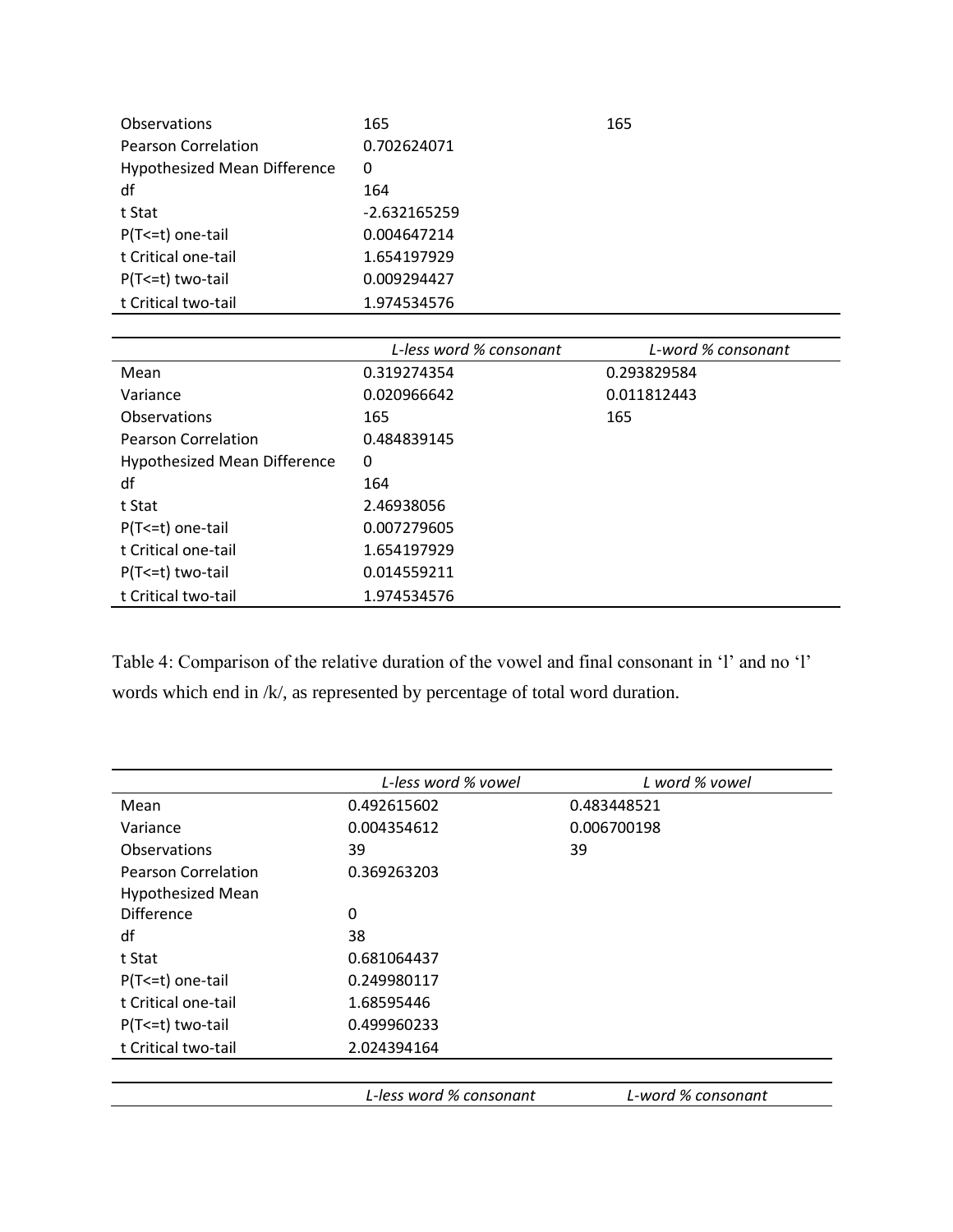| Mean                       | 0.315734688 | 0.313452899 |
|----------------------------|-------------|-------------|
| Variance                   | 0.00536263  | 0.007139209 |
| Observations               | 39          | 39          |
| <b>Pearson Correlation</b> | 0.366829499 |             |
| <b>Hypothesized Mean</b>   |             |             |
| <b>Difference</b>          | 0           |             |
| df                         | 38          |             |
| t Stat                     | 0.159693613 |             |
| P(T <= t) one-tail         | 0.436984128 |             |
| t Critical one-tail        | 1.68595446  |             |
| P(T <= t) two-tail         | 0.873968257 |             |
| t Critical two-tail        | 2.024394164 |             |

Table 5: Comparison of the relative duration of the vowel and final consonant in 'l' and no 'l' words ending in /m/, as represented by percentage of total word duration.

This would appear to support the idea that the switch of phonological voicing identity is what is causing the difference between the 'l' and 'l'-less homophones in terms of their vowel/final consonant durations. However, due to many participants pronouncing the 'l' in "calm" and "palm", the sample size for our T-test on the /-m/ words was much smaller (only 38 data points, compared to 165 data points for the /-k/ words), therefore the lack of significance could be simply due to an inadequate amount of data.

At this stage we therefore do not have enough evidence to support one of the explanatory hypotheses (lengthening caused by activation of phonological voicing rule, lengthening caused by compensatory lengthening, lengthening caused by increase in number of characters used to represent the same sound) over the others. However, excitingly, this data does appear to show that the presence of the silent 'l' in these words is impacting the preceding vowel in the manner we had predicted: making it longer before the written silent 'l'. Analysis of this data set will continue over the Summer of 2022 and beyond as we work to gather more supporting measurements and investigate the cause of this effect.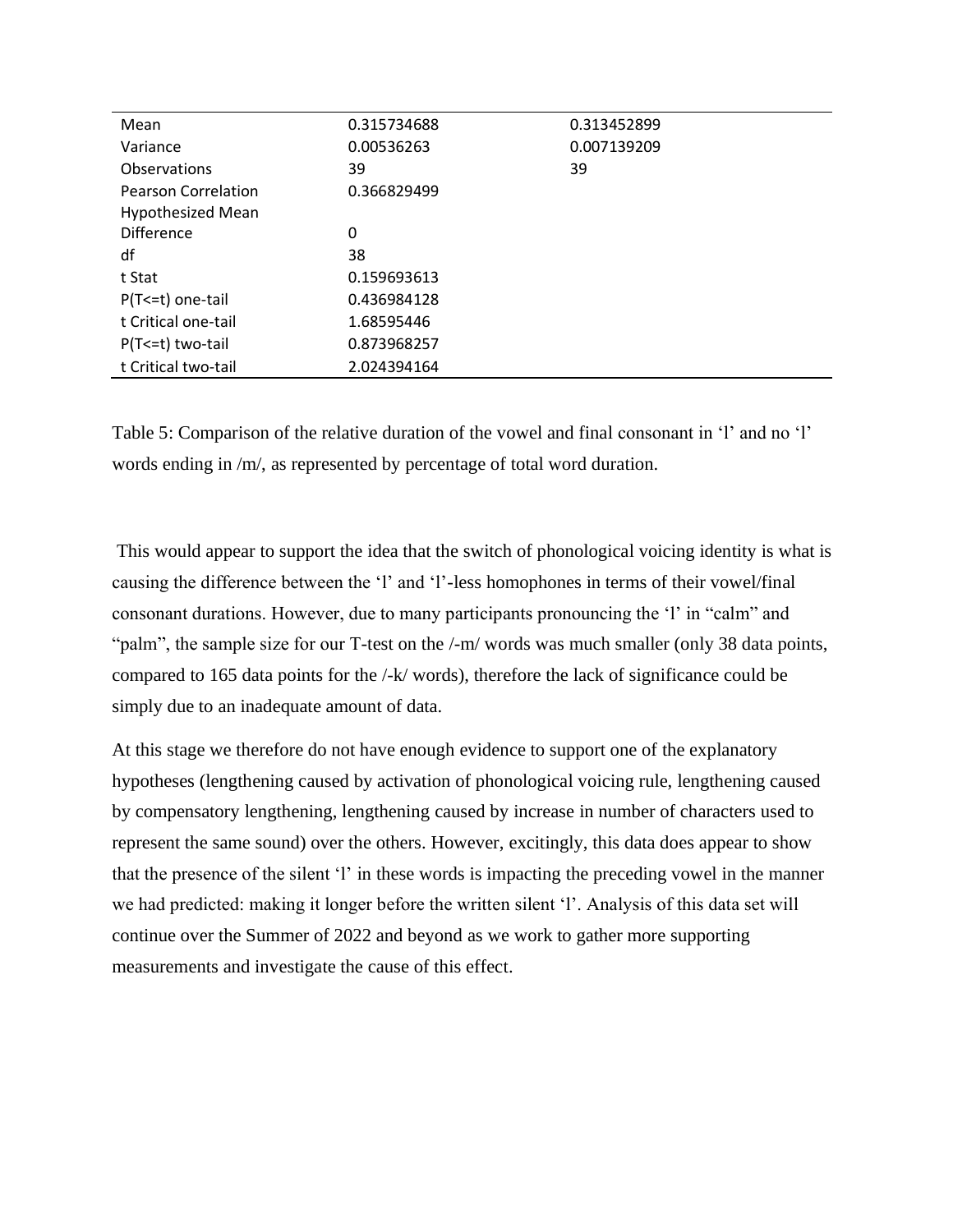#### References

- Bassetti, B., Mairano, P., Masterson, J., & Cerni, T. (2020). Effects of Orthographic Forms on Second Language Speech Production and Phonological Awareness, With Consideration of Speaker‐Level Predictors. Language Learning, 70(4), 1218–1256. https://doi.org/10.1111/lang.12423
- Brewer, J. B. (2008). *Phonetic Reflexes Of Orthographic Characteristics In Lexical Representation* (dissertation).
- Campbell, L. (2013). Historical linguistics: an introduction (third edition). MIT press.
- Conwell, E. (2017). Are homophones acoustically distinguished in child-directed speech? Language Learning and Development, 13(3), 262-273. doi:http://dx.doi.org.ezproxy.library.wwu.edu/10.1080/15475441.2016.1246248
- Davies, Mark (2008). The Corpus of Contemporary American English. www.englishcorpora.org/coca/.
- Gahl, S. (2008). Time and Thyme Are not Homophones: The Effect of Lemma Frequency on Word Durations in Spontaneous Speech. Language, 84(3), 474–496. <https://doi.org/10.1353/lan.0.0035>
- Grice, M., Savino, M., & Roettger, T. B. (2019). Tune-Text Negotiation: The effect of intonation on vowel duration. [https://icphs2019.org/icphs2019-fullpapers/pdf/full-paper\\_155.pdf](https://icphs2019.org/icphs2019-fullpapers/pdf/full-paper_155.pdf)
- Harrington, J. (2010). Phonetic Analysis of Speech Corpora (1st ed.). Wiley-Blackwell. https://www.wiley.com/en-us/Phonetic+Analysis+of+Speech+Corpora-p-9781405141697
- Lambert, E., Sausset, S., & Rigalleau, F. (2015). The ortho-syllable as a processing unit in handwriting: The mute e effect. Reading and Writing, 28(5), 683-698. doi:http://dx.doi.org.ezproxy.library.wwu.edu/10.1007/s11145-015-9545-4
- Mannell, R. (2020, March 12). *Speech Spectra and Spectrograms*. Macquarie University Linguistics Department. [https://www.mq.edu.au/about/about-the-university/faculties-and](https://www.mq.edu.au/about/about-the-university/faculties-and-departments/medicine-and-health-sciences/departments-and-centres/department-of-linguistics/our-research/phonetics-and-phonology/speech/acoustics/speech-acoustics/approximants)[departments/medicine-and-health-sciences/departments-and-centres/department-of-](https://www.mq.edu.au/about/about-the-university/faculties-and-departments/medicine-and-health-sciences/departments-and-centres/department-of-linguistics/our-research/phonetics-and-phonology/speech/acoustics/speech-acoustics/approximants)